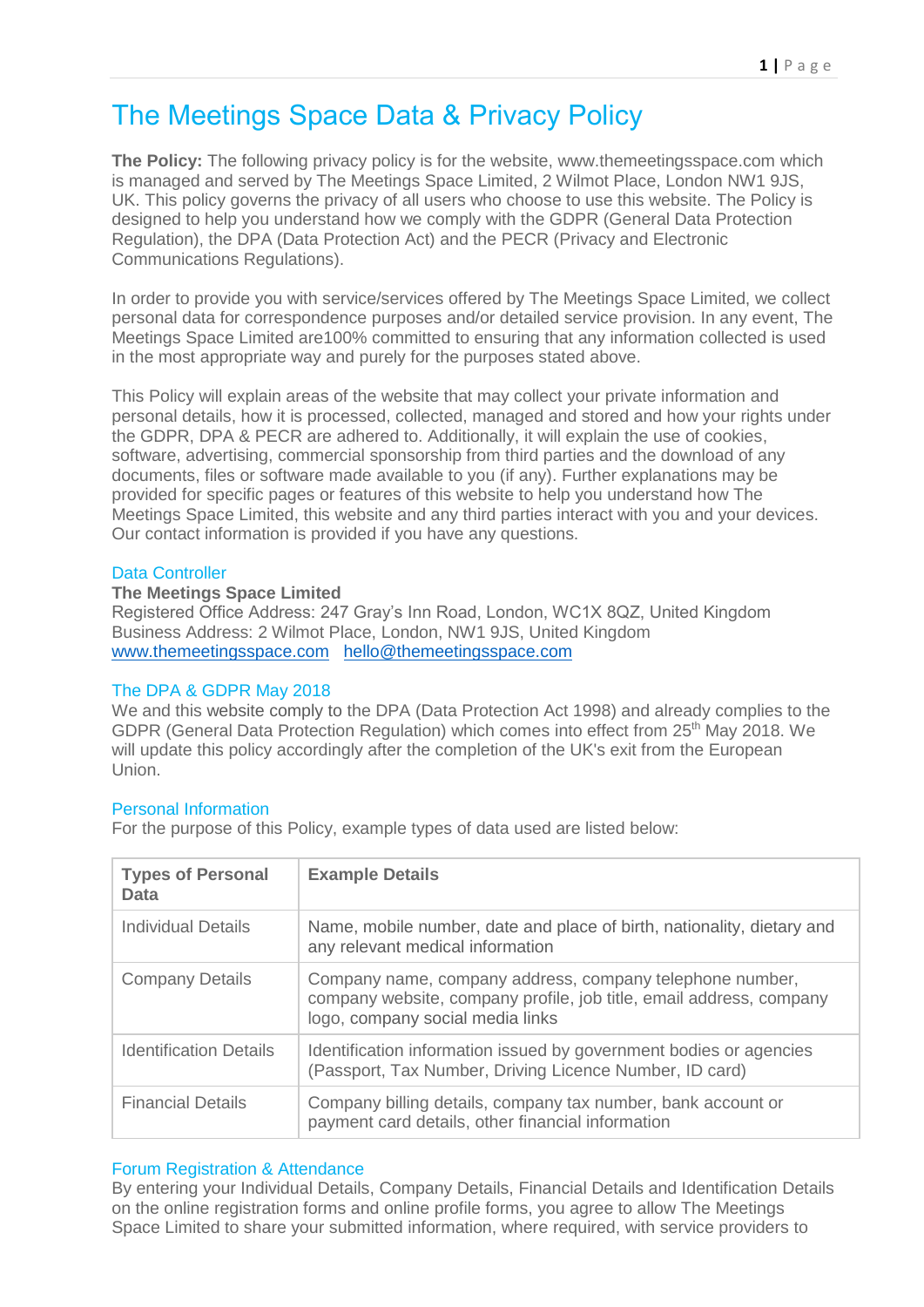fulfil the purpose of the event. Please refer to the Third Parties Policy below for more information.

Your Name and Company Details will be shared with participating delegates and sponsors as agreed on the Registration Form Terms and Conditions. Distribution of this information to delegates may be electronic, published or through our TMS Event App. Your company name or logo may appear on the forum website and promotional material. Your Name and Company Details will not be accessible except to registered delegates and sponsors for The Meetings Space forums. This is a condition of attendance.

The Meetings Space Limited plans to take photographs and video material during their forums and to reproduce them in event marketing materials, whether in print, electronic or other media, including on The Meetings Space website. By participating at the forum, you grant the The Meetings Space Limited right to use your name, photograph, professional biography and any interview comments for marketing purposes. All postings become the property of The Meetings Space Limited and may be displayed, distributed or used by The Meetings Space Limited for any purpose.

## Purpose and Legal Basis for Processing

The purposes for which The Meetings Space Limited may use your information are listed below:

| <b>Purpose</b>                              | <b>Details</b>                                                                                                                                                                                                                                                                            |
|---------------------------------------------|-------------------------------------------------------------------------------------------------------------------------------------------------------------------------------------------------------------------------------------------------------------------------------------------|
| Legitimate Interest &<br>Contractual        | We will only keep personal information for legitimate business interest<br>for the promotion of The Meetings Space events, informing you of<br>company news and forum updates and as a matter of maintaining<br>business relationships within the industry to maintain business activity. |
| <b>Third Parties specific</b><br>for events | The Meetings Space Limited reserve the right to pass your<br>personal/profile data on to our third-party service providers who are<br>contracted to The Meetings Space Limited during dealings with you<br>and the event you are attending.                                               |

## Third Party Providers

Our providers are obliged to comply with our policies and to keep your details secure and use them only to fulfil the service they provide to The Meetings Space events.

The Third Parties we share information with are listed below:

**FileMaker**: is where The Meetings Space Limited hold a customer management system. Data held includes your name, surname, company name, telephone number(s), email address, company website, job title and notes relevant to your participation at The Meetings Space. **Arctic Blizzard Ltd**: provides IT support and website management services with access to our website and data supplied by registered delegates.

**The Escape**: production of printed event collateral e.g. directory, addendum, name badges. Data supplied is from information provided by delegates on registration and online personal space. (excludes financial and identification details).

**EventMobi GmbH**: our TMS Event App sponsor for registered delegates only. Data supplied is from information provided by delegates on registration and online personal space. (excludes financial and identification details).

**Sponsor Partners**: Delegate name and company name, special requirements and flight information is provided to sponsor appointed suppliers as required for the purposes of event management. This includes the host hotel and appointed destination management companies. **Airlines/Travel Providers**: The Meetings Space Limited work in partnership with various airlines and travel providers to provide Hosted Buyer travel to/from event locations. The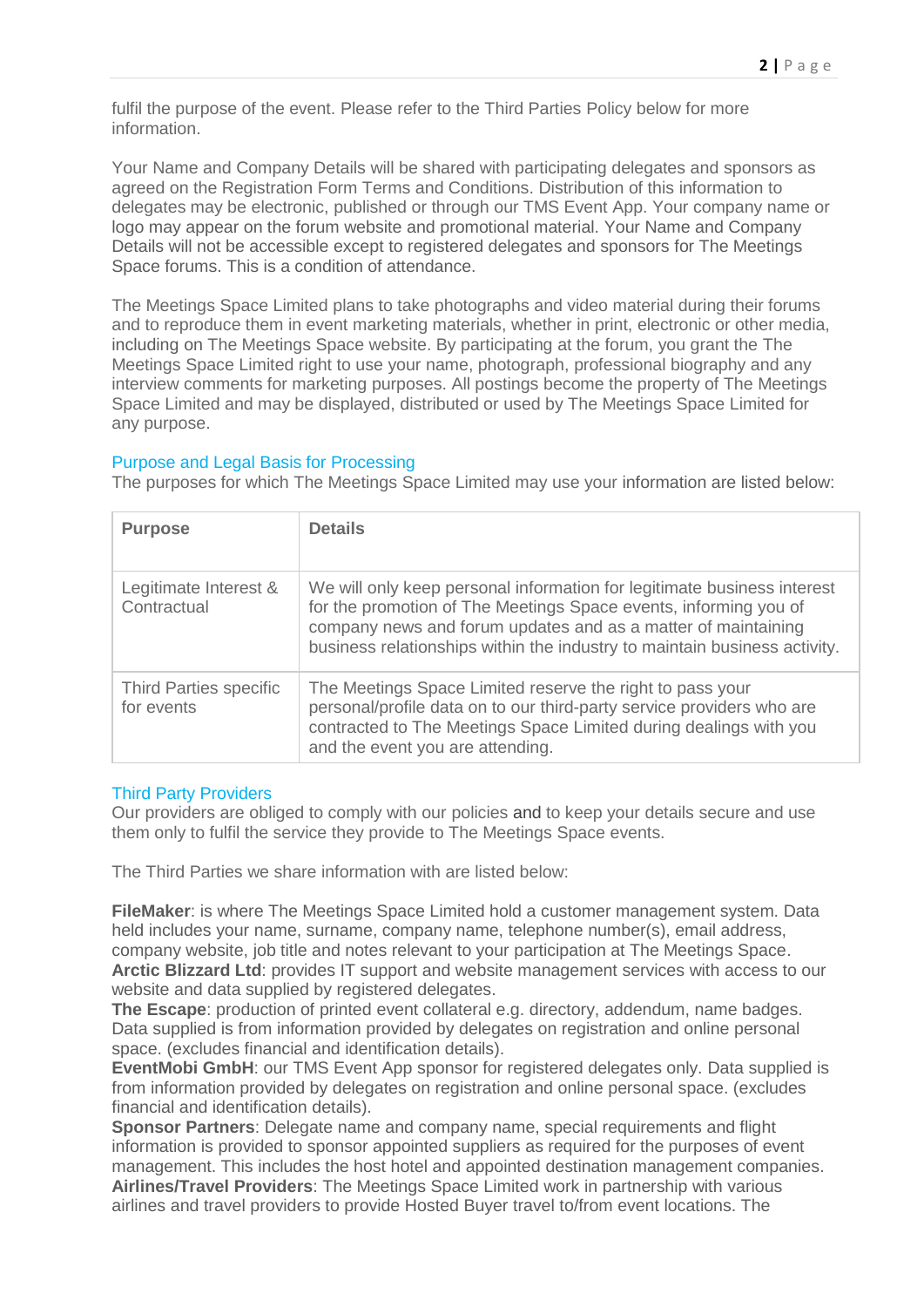information provided is dependent on provider but will be based on the Identification Details provided and will only be used as requested and necessary by the provider. **MailChimp**: we use MailChimp for our direct marketing activities including our update newsletters and email marketing to promote the events. Data used includes your name, surname, email address and company name (taken from FileMaker).

### Use of Cookies

This website uses cookies to improve user experience while on the website. As required by legislation, where applicable, this website uses a cookie control system, allowing the user to give explicit permission or to deny the use of /saving of cookies on their computer / devices.

**What are cookies?** Cookies are small files saved to the user's computer's hard drive that track, save and store information about the user's interactions and usage of the website. This allows the website, through its server to provide the users with a tailored experience within this website.

Users are advised that if they wish to deny the use and saving of cookies from this website on to their computers hard drive they should take necessary steps within their web browsers security settings to block all cookies from this website and its external serving vendors or use the cookie control system if available upon their first visit.

## Sponsored Links

This website may contain sponsored links. These will typically be served through our sponsor partners, who may have their own detailed privacy policies.

Clicking on any such sponsor's link will send users to the sponsor's website through a referral program which may use cookies. This includes the use of cookies which may in turn be saved on your computer's hard drive. Users should therefore note they click on sponsored external links at their own risk and we cannot be held liable for any damages or implications caused by visiting any external links mentioned.

#### Downloads & Media Files

Any downloadable documents, files or media made available on this website are provided to users at their own risk. While all precautions have been undertaken to ensure only genuine downloads are available, users are advised to verify their authenticity using third party anti-virus software or similar applications.

The Meetings Space Limited accept no responsibility for third party downloads and downloads provided by external third-party websites and advise users to verify their authenticity using third party anti-virus software or similar applications.

## Contact & Communication with Us

Users contacting The Meetings Space Limited through this website do so at their own discretion and provide any such personal details requested at their own risk. Your personal information is kept private and stored securely until a time it is no longer required or has no use.

Where The Meetings Space Limited have clearly stated and made users aware of the fact, and where users have given express permission, the information will be used to send information through a mailing list system. This is done in accordance with the regulations named in 'The Policy' above.

## Email Mailing List & Marketing Messages

The Meetings Space Limited operate an email mailing list program, used to inform subscribers about our forums and/or other news we wish to share. Users can subscribe through an online automated process where they have given their explicit permission. Subscriber personal details are collected, processed, managed and stored in accordance with the regulations named in 'The Policy' above.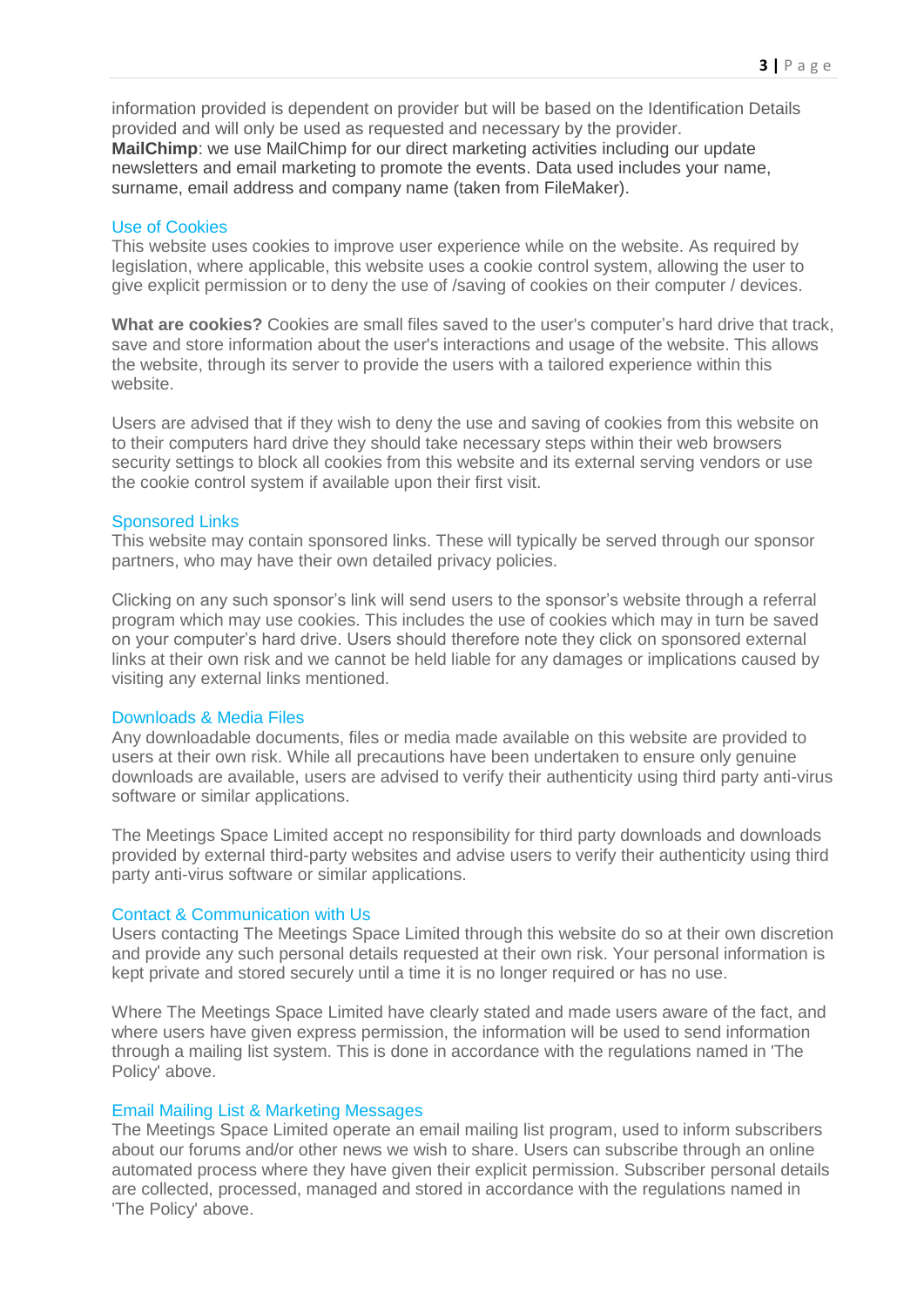Subscribers can unsubscribe at any time through an automated online service, or if not available, other means as detailed in the footer of sent marketing messages. The type and content of marketing messages subscribers receive, and if it may contain third party content, is clearly outlined at the point of subscription.

Email marketing messages may contain tracking beacons / tracked clickable links or similar server technologies in order to track subscriber activity within email marketing messages. Where used, such marketing messages may record a range of subscriber data relating to engagement, geographic, demographics and already stored subscriber data.

The Meetings Space Limited use an EMS (email marketing service), MailChimp, and users can read their privacy policy in the resources section below.

## External Website Links & Third Parties

Although The Meetings Space Limited only look to include quality, safe and relevant external links, users are advised to adopt a policy of caution before clicking any external web links mentioned throughout this website.

Shortened URL's; URL shortening is a technique used on the web to shorten URL's (Uniform Resource Locators) to something substantially shorter. This technique is especially used in social media and looks similar to this (example: http://bit.ly/zyVUBo). Users should take caution before clicking on shortened URL links and verify their authenticity before proceeding. We cannot guarantee or verify the contents of any externally linked website despite our best efforts. Users should therefore note they click on external links at their own risk and we cannot be held liable for any damages or implications caused by visiting any external links mentioned.

## Social Media Policy & Usage

The Meetings Space Limited adopt a Social Media Policy to ensure our business and our staff conduct themselves accordingly online. While we may have official profiles on social media platforms, users are advised to verify authenticity of such profiles before engaging with or sharing information with such profiles. The Meetings Space Limited will never ask for user passwords or personal details on social media platforms. Users are advised to conduct themselves appropriately when engaging with The Meetings Space Limited and its events on social media.

There may be instances where the website features social sharing buttons, which help share web content directly from web pages to the respective social media platforms. Users will use social sharing buttons at their own discretion and accept that doing so may publish content to their social media profile feed or page. Users can find further information about social media privacy and usage policies in the resources section below.

#### Respecting your Rights and Choices

#### **How can a user remove content?**

Users can remove content by clicking the unsubscribe button on The Meetings Space Limited emails or can send an email to [hello@themeetingsspace.com](mailto:hello@themeetingsspace.com) requesting that you wish to remove your content.

#### **How can a user get data corrected or erased?**

Users can send an email to [hello@themeetingsspace.com](mailto:hello@themeetingsspace.com) advising that you wish to amend or erase the data held by The Meetings Space Limited.

#### **How can a user get access to their data?**

Users can send an email to [hello@themeetingsspace.com](mailto:hello@themeetingsspace.com) advising that you wish to have access/confirm what data is held on record. There may be a discretionary fee for providing this information to you.

#### **Can users opt-out of uses for their information for purposes other than provision of the service?**

Users can send an email to [hello@themeetingsspace.com](mailto:hello@themeetingsspace.com) advising that you wish to opt out of uses for your information or can click the unsubscribe button on any emails received. **How can a user opt-out of any marketing communications?**